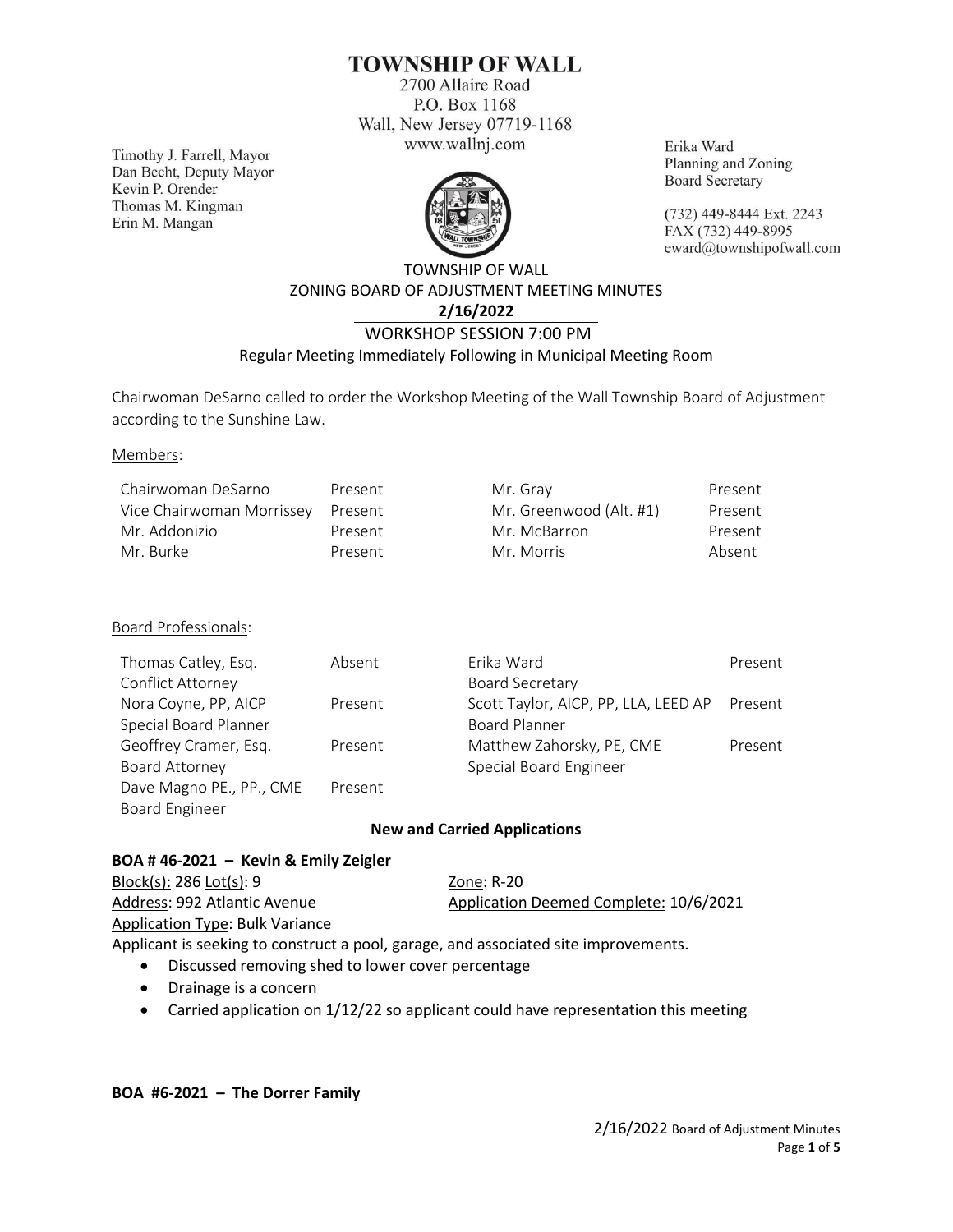# Block(s): 930 Lot(s): 20 & 21 Zone: HB-20 Address: 1462 Highway 37 & 4908 McGill Road Application Deemed Complete: 2/11/2021 Application Type: Interpretation

Applicant seeks an interpretation that the existing uses of the property are pre-existing nonconforming uses and/or accessory uses and use variance approval to permit leasing of trailers and storage of equipment and materials.

- Seeks interpretation to confirm that U-Haul is an accessory use
- Needs use variance for U-Haul

# **BOA #39-2021 – PSC Materials, LLC**

Block(s): 806 Lot(s): 7.01 200e: OR-5 Address: 2404 Tiltons Corner Rd. Application Deemed Complete: 7/26/2021 Application Type: Major Preliminary & Final Site Plan with Use and Bulk Variances Applicant proposes the expansion of a nonconforming use, including the construction of two new barns/garages

- Dismissal recommended due to the number of times the application was carried and the active summons on the site.
- A concept plan was received only a few days prior to the meeting
- Asphalt and dirt pile on property which raises health concerns
- No approvals for the last four years and the company still proceeds to operate

# **BOA # 26-2019 – Pax Construction**

Block(s): 901 Lot(s): 21.01 Zone: R-60 Address: 541 Shark River Station Rd. Application Deemed Complete: 10/4/2019 Application Type: Major Preliminary & Final Site Plan with Use and Bulk Variances Applicant proposes to construct an oversized cabana and expand the existing commercial parking area *Withdrawing Application*

### **Resolutions**

**BOA # 52-2021 – Kyle and Heidi Fenstermaker** Block(s): 281 Lot(s): 30 Address: 2152 Gregory Place

# **Minutes to be Adopted**

• 2/2/2022

**Adjournment**

# 7:25 PM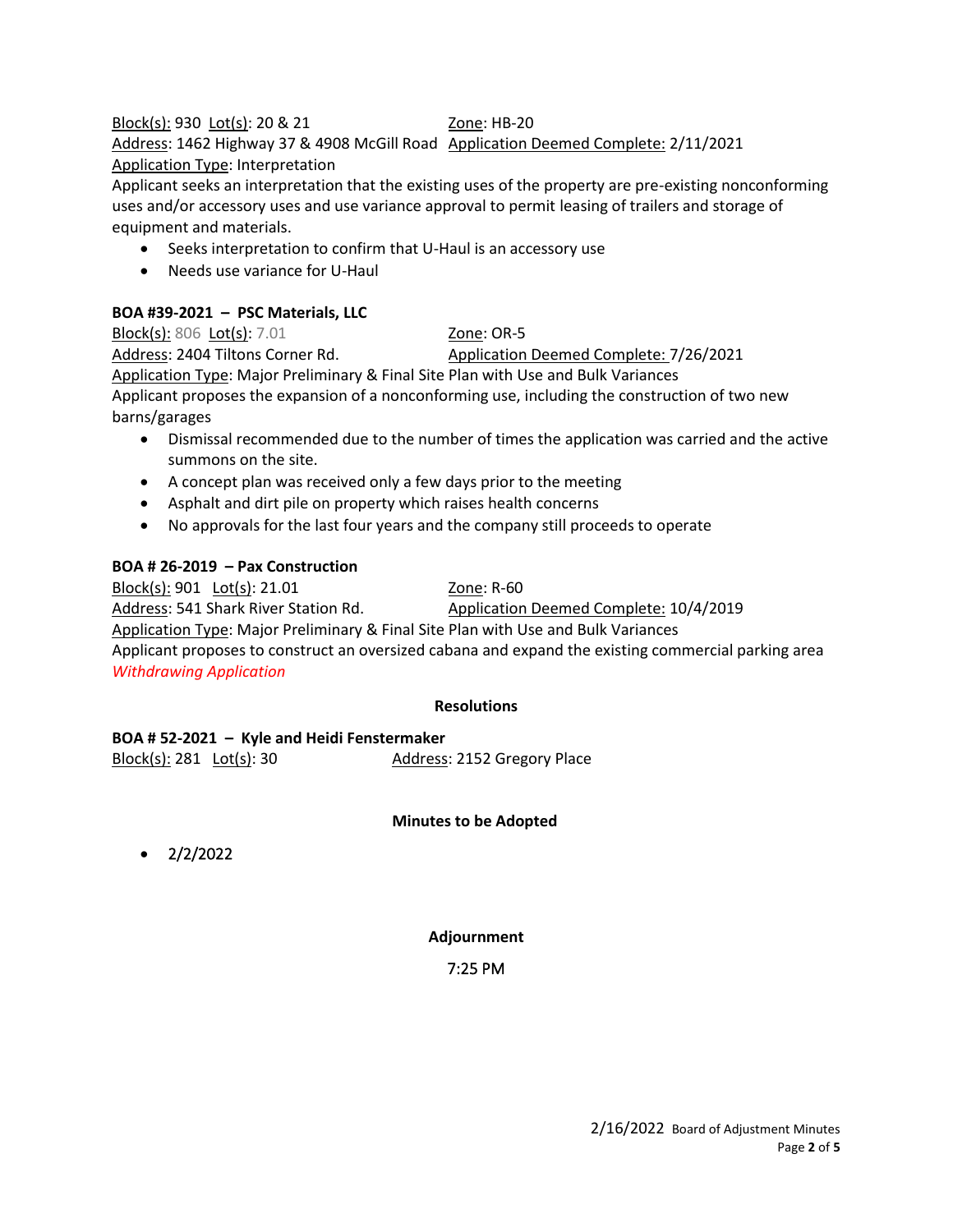# **TOWNSHIP OF WALL**

2700 Allaire Road P.O. Box 1168 Wall, New Jersey 07719-1168 www.wallnj.com

Timothy J. Farrell, Mayor Dan Becht, Deputy Mayor Kevin P. Orender Thomas M. Kingman Erin M. Mangan



Erika Ward Planning and Zoning **Board Secretary** 

(732) 449-8444 Ext. 2243 FAX (732) 449-8995 eward@townshipofwall.com

# TOWNSHIP OF WALL ZONING BOARD OF ADJUSTMENT MEETING MINUTES **2/16/2022** WORKSHOP SESSION 7:00 PM Regular Meeting Immediately Following in Municipal Meeting Room

Chairwoman DeSarno called to order the Regular Meeting of the Wall Township Board of Adjustment according to the Sunshine Law.

#### *7:30PM*

**Roll Call**

#### Members:

| Chairwoman DeSarno<br>Vice Chairwoman Morrissey<br>Mr. Addonizio<br>Mr. Burke | Present<br>Present<br>Present<br>Present | Mr. Gray<br>Mr. Greenwood (Alt. #1)<br>Mr. McBarron<br>Mr. Morris | Present<br>Present<br>Present<br>Absent |
|-------------------------------------------------------------------------------|------------------------------------------|-------------------------------------------------------------------|-----------------------------------------|
| <b>Board Professionals:</b>                                                   |                                          |                                                                   |                                         |
| Thomas Catley, Esq.<br><b>Conflict Attorney</b>                               | Absent                                   | Erika Ward<br><b>Board Secretary</b>                              | Present                                 |
| Nora Coyne, PP, AICP<br>Special Board Planner                                 | Present                                  | Scott Taylor, AICP, PP, LLA, LEED<br>AP<br><b>Board Planner</b>   | Present                                 |
| Geoffrey Cramer, Esq.<br><b>Board Attorney</b>                                | Present                                  | Matthew Zahorsky, PE, CME<br><b>Special Board Engineer</b>        | Present                                 |
| Dave Magno PE., PP., CME<br><b>Board Engineer</b>                             | Present                                  |                                                                   |                                         |

## **New and Carried Applications**

#### **BOA # 46-2021 – Kevin & Emily Zeigler**

Block(s): 286 Lot(s): 9 Zone: R-20 Address: 992 Atlantic Avenue Application Deemed Complete: 10/6/2021 Application Type: Bulk Variance Applicant is seeking to construct a pool, garage, and associated site improvements.

For the Applicant

- Emily Zeigler, Homeowner
- Timothy Middleton, Esq
- Joseph Kociuba- Planner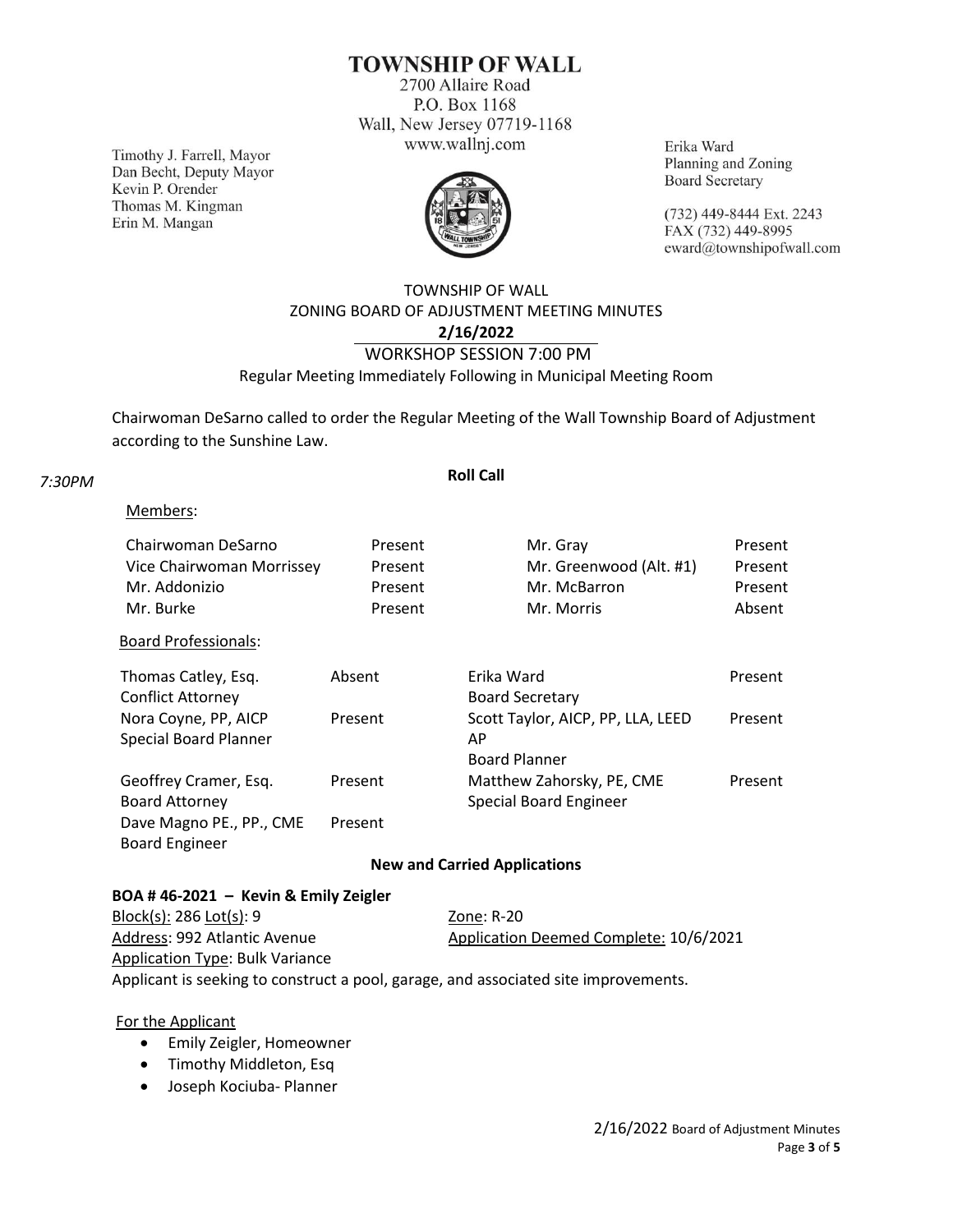From the Public

• None

Summary

• Applicant wants to construct a pool, cabana, and outdoor shower on their property. The home is currently a two-family home which will not be used for short term rentals. The Applicant will be removing two sheds and a deck to reduce lot coverage and there will be no change to the structure of the home. One column on the cabana will be in the side yard setback which will be less than 10 feet away from the property line.

Decision

- Motion: Mr. Addonizio
- Second: Vice Chairwoman Morrisey
- Roll Call:

| Chairwoman DeSarno        | Yea | Mr. Gray                    | Yea    |
|---------------------------|-----|-----------------------------|--------|
| Vice Chairwoman Morrissey | Yea | Mr. Greenwood (Alt. #1) Yea |        |
| Mr. Addonizio             | Yea | Mr. McBarron                | Yea    |
| Mr. Burke                 | Yea | Mr. Morris                  | Absent |

• Application approved with conditions.

## **BOA #6-2021 – The Dorrer Family**

Block(s): 930 Lot(s): 20 & 21 Zone: HB-20

Address: 1462 Highway 37 & 4908 McGill Road Application Deemed Complete: 2/11/2021 Application Type: Interpretation

Applicant seeks an interpretation that the existing uses of the property are pre-existing nonconforming uses and/or accessory uses and use variance approval to permit leasing of trailers and storage of equipment and materials.

# For the Applicant

- Michael Dorrer, Applicant
- Timothy Middleton, Esq
- Joseph Kociuba- Planner

From the Public

• None

Summary

• Applicant is seeking to run a U-Haul company along with storing the vehicles on the property. The site was once used to store township vehicles, impounds, and vehicles that have been in accidents. Applicant wants to carry application to 4/27/22 to get a full board vote.

*Carried to 4/27/2022 with no new noticing required*

### **BOA #39-2021 – PSC Materials, LLC**

Block(s): 806 Lot(s): 7.01 Zone: OR-5 Address: 2404 Tiltons Corner Rd. Application Deemed Complete: 7/26/2021 Application Type: Major Preliminary & Final Site Plan with Use and Bulk Variances Applicant proposes the expansion of a nonconforming use, including the construction of two new barns/garages